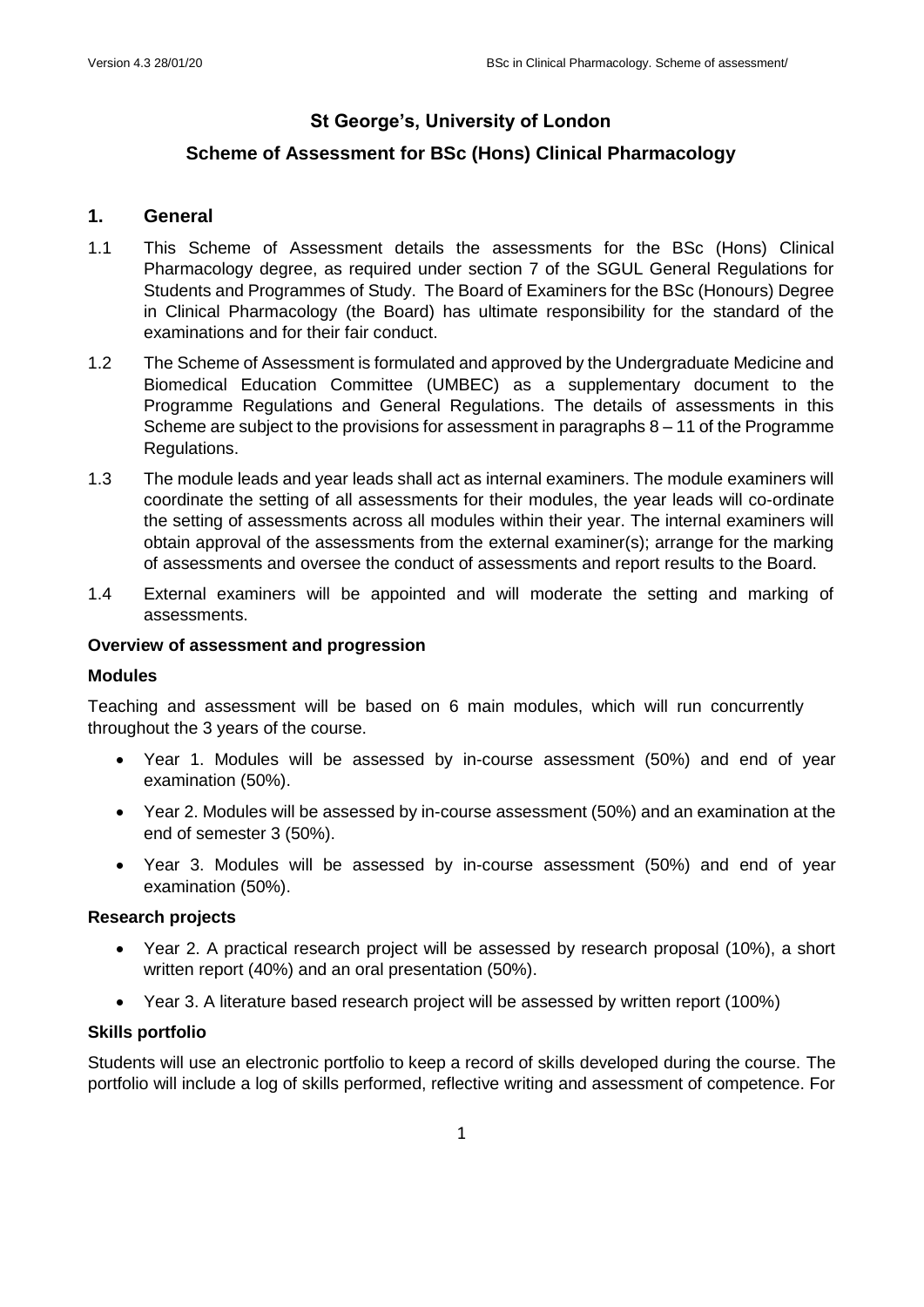each year of the course, students must complete a specified set of assessments as a condition for entry into the end of year exams.

|                     | <b>Assessment</b>           | Progression to next year of<br>course                                      | <b>Contribution</b><br>degree<br>to<br>classification |
|---------------------|-----------------------------|----------------------------------------------------------------------------|-------------------------------------------------------|
| Year 1              | Skills portfolio            | Complete year 1 requirements to                                            |                                                       |
| (120)<br>credits)   |                             | enter year 1 exams                                                         |                                                       |
|                     | <b>Modules</b>              | Pass<br>each<br>module<br>40%,<br>at<br>achieving at least 35% in both the |                                                       |
|                     | In course assessment (50%)  | in-course assessment and end of                                            |                                                       |
|                     | End of year exam (50%)      | year exam components for each<br>module                                    |                                                       |
| Year <sub>2</sub>   | Skills portfolio            | Complete year 2 requirements to                                            |                                                       |
| (120)<br>credits)   |                             | to year<br>including<br>progress<br>$\mathbf{3}$<br>placement sign off.    |                                                       |
|                     | <b>Modules</b>              | Pass<br>each<br>module<br>at<br>40%.                                       | 15%                                                   |
|                     | In course assessment (50%)  | achieving at least 35% in both the in                                      |                                                       |
|                     | Semester 3 exam (50%)       | -course assessment and end of<br>year exam components for each<br>module   |                                                       |
|                     | Research project            |                                                                            | 15%                                                   |
|                     |                             | Achieve a total pass mark of 40% for<br>the project                        |                                                       |
| Year $\overline{3}$ | Skills portfolio            | Complete year 3 requirements to                                            |                                                       |
| (120)               |                             | enter year 3 exams                                                         |                                                       |
| credits)            | <b>Modules</b>              |                                                                            | 61.25%                                                |
|                     | In-course assessment        |                                                                            |                                                       |
|                     | End of year exams           |                                                                            |                                                       |
|                     | Literature research project |                                                                            | 8.75%                                                 |

**Table 1. Progression and contribution to degree classification by year**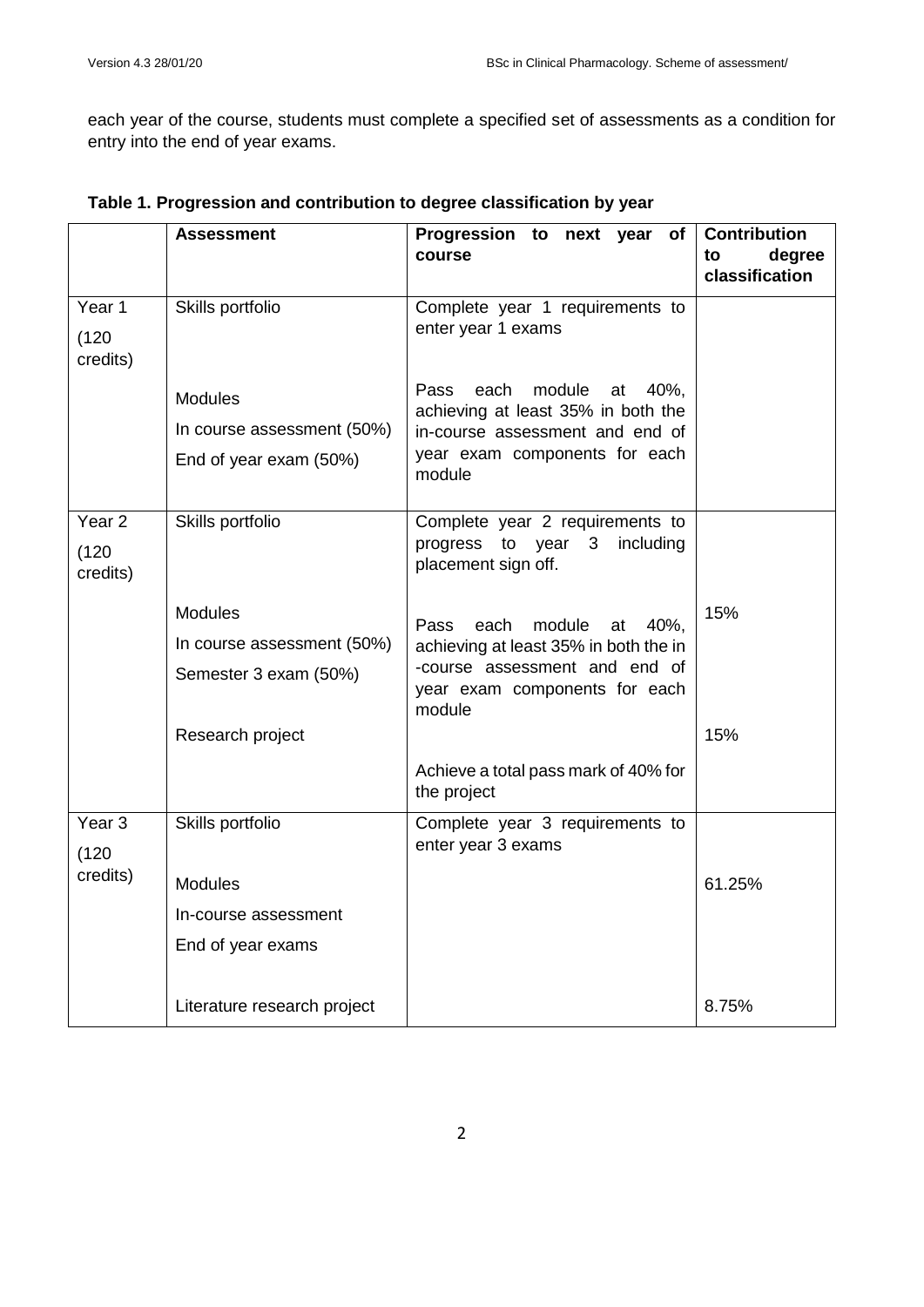# **2. Details of assessments**

### 2.1 Assessment content

Teaching in the BSc (Hons) in Clinical Pharmacology will be based on 6 main modules:

- Fundamentals of science (FS) the human biology needed to understand and learn pharmacology
- Pharmacokinetics (PK) –how the body handles drugs
- Pharmacodynamics (PD) –how drugs exert their effects on the body
- Drug development and clinical trials (DD) how drugs are discovered and developed as medicines
- Drugs in healthcare (DH)–how information from clinical trials and drug development is used to guide the use of medicines for patients in clinical practice
- Data and statistics (DS) how to generate, handle, analyse and interpret research data relating to drugs

Students will also complete a skills portfolio and do two research projects. Students will accumulate 120 credits for each year of the course. The credit allocation for each component of the course by year is shown in tables 2-4.

# **Skills portfolio**

Students will collect evidence of development of laboratory and clinical research skills, presentation, writing and personal skills throughout the course using a portfolio. The portfolio will include:

- Evidence of having performed the activity e.g. slides for a presentation, skills log book
- Competence assessment e.g. for clinical trials and laboratory skills
- Reflection on personal and professional development and multisource feedback from tutors and colleagues

Completion of the required elements of the portfolio will be required for entry into examinations or progression between years and for completion of the degree.

For many elements completion will be all that is required, but for some elements e.g. intermediate life support, certification of competence will be required

This will be determined by the portfolio assessment team, which will include portfolio tutors and the course administrator.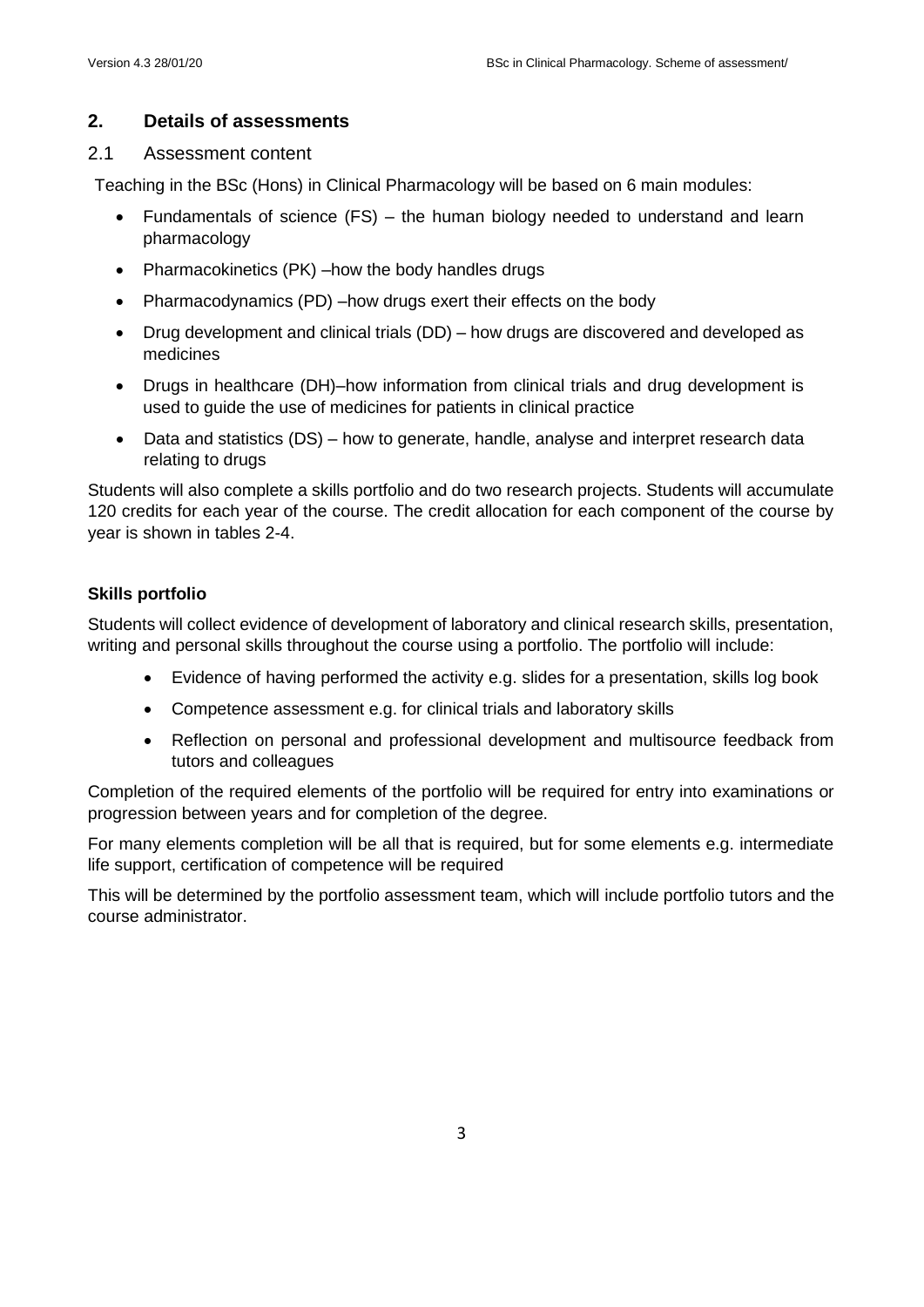| <b>Module</b>                          | <b>Overview of Content</b>                                                                                                                                                                                                                                                                               | <b>Credit</b><br>value |
|----------------------------------------|----------------------------------------------------------------------------------------------------------------------------------------------------------------------------------------------------------------------------------------------------------------------------------------------------------|------------------------|
| <b>Fundamentals</b><br>0f<br>Science 1 | This module will cover the human biology that students<br>will need to understand to learn pharmacology.<br>Fundamentals of the living cell<br>Fundamentals of pathology<br>$\bullet$<br>Fundamentals of physiology<br>$\bullet$                                                                         | 30                     |
| Pharmacokinetics 1                     | Pharmacokinetics is the science of how the body handles<br>drugs. Students will learn how drugs are given and<br>absorbed into the body, how they are cleared from the<br>body by the liver and kidney and how the concentration<br>of drugs in the body relates to their effect                         | 15                     |
| Pharmacodynamics<br>1                  | Pharmacodynamics is the science of how drugs exert<br>their effects on the body. Focus will be given to the major<br>receptors, ion channels enzymes<br>targets:<br>and<br>transporters and learn about how commonly used drugs<br>work in the treatment of disease.                                     | 15                     |
| Drug development 1                     | Drugs are discovered and tested in the laboratory, given<br>to humans for the first time, then tested in clinical trials<br>before they are licensed to use in healthcare. Students<br>will learn the theory behind these processes and the<br>practical skills needed to do research studies in humans. | 15                     |
| Drugs in healthcare                    | Students will learn about the prescribing process and<br>through healthcare visits will observe practitioners<br>prescribing medicines.                                                                                                                                                                  | 15                     |
| Data and statistics 1                  | A good understanding of data and statistics is essential<br>to be able to do research and understand the results of<br>other researchers. Students will be introduced to<br>statistical theory and taught to use statistical software to<br>analyse data                                                 | 15                     |

# **Table 2. Credit allocation in year 1**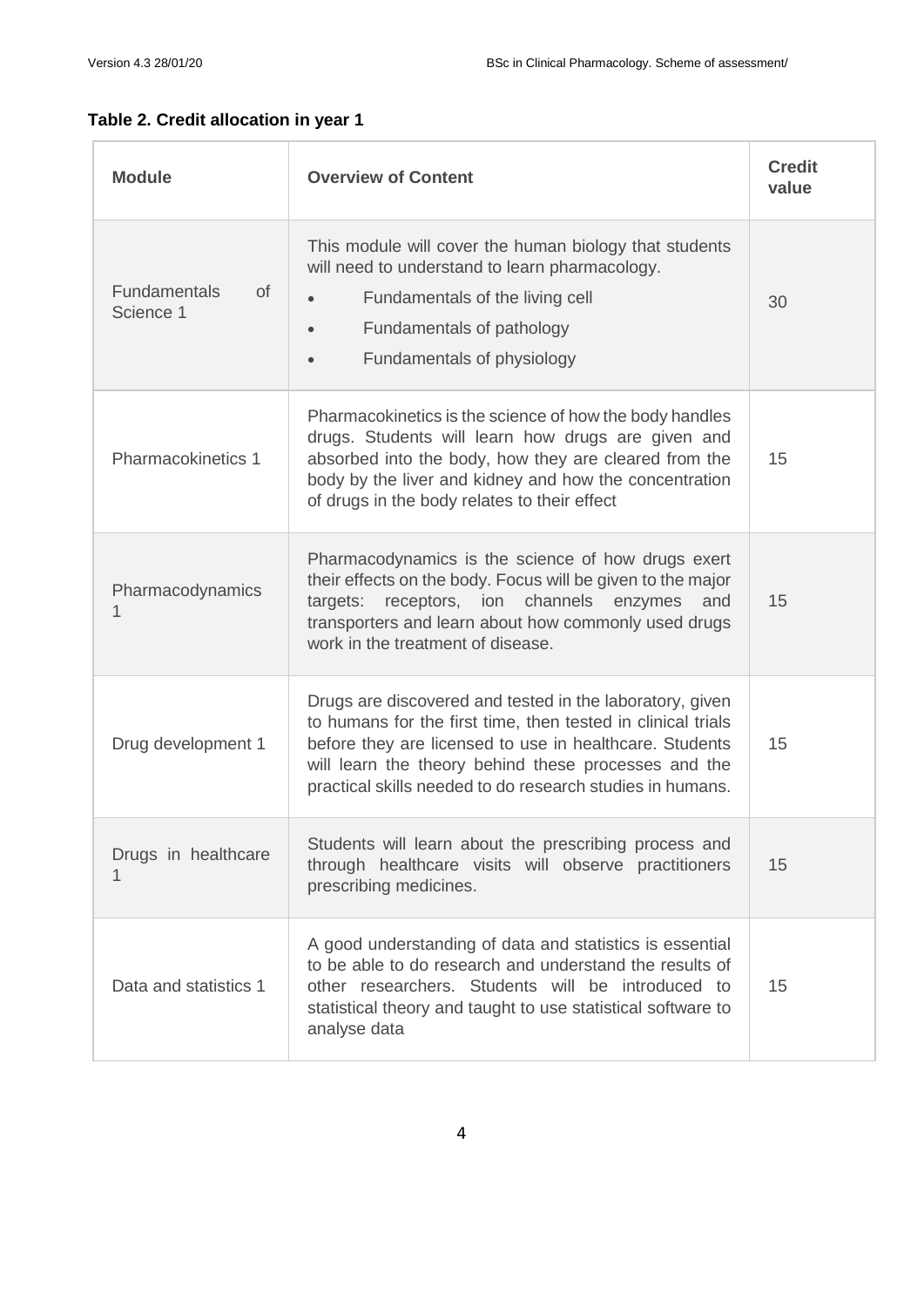| Skills portfolio | A collection of evidence of development of skills required<br>to work in drug development and research | 15                 |
|------------------|--------------------------------------------------------------------------------------------------------|--------------------|
| Total            |                                                                                                        | <b>120 Credits</b> |

# **Table 3. Credit allocation in year 2**

| <b>Overview of Content</b><br><b>Module</b>                                                                                                                                                                                                                                                                                                                                    |                                                                                                                                                                                                                                                                                                                                                                               | <b>Credit</b><br>value |
|--------------------------------------------------------------------------------------------------------------------------------------------------------------------------------------------------------------------------------------------------------------------------------------------------------------------------------------------------------------------------------|-------------------------------------------------------------------------------------------------------------------------------------------------------------------------------------------------------------------------------------------------------------------------------------------------------------------------------------------------------------------------------|------------------------|
| <b>Fundamentals</b><br>of<br>science 2                                                                                                                                                                                                                                                                                                                                         | This module will cover the human biology that students<br>will need to understand to learn pharmacology.<br>Fundamentals of the living cell<br>Fundamentals of pathology<br>Fundamentals of physiology<br>This year the focus will be on the brain, cancer,<br>developmental and reproductive biology.                                                                        | 10                     |
| Pharmacokinetics 2                                                                                                                                                                                                                                                                                                                                                             | Material will focus on factors that change how the body<br>handles drugs. Topics will include: age and size;<br>pregnancy and breastfeeding; disease; genetics; and<br>interactions with other drugs. Students will learn about<br>how pharmacokinetics affect dosing of drugs and how<br>monitoring patients can be used to adjust drug doses<br>using patient case studies. | 10                     |
| Pharmacodynamics 2                                                                                                                                                                                                                                                                                                                                                             | Material will focus on drugs used to treat common<br>diseases, including neurological disease, cancer, pain,<br>dementia, contraception, development of novel<br>therapies and new treatment modalities including gene<br>therapy and biologicals.                                                                                                                            | 10                     |
| Several types of clinical trials and the processes need<br>to deliver them will be covered in this section. The skills<br>portfolio will be developed through writing scientific<br>Clinical trials and drug<br>documents, doing clinical skills (e.g. taking blood,<br>development 2<br>measuring blood pressure, doing basic life support) and<br>reading scientific papers. |                                                                                                                                                                                                                                                                                                                                                                               | 10                     |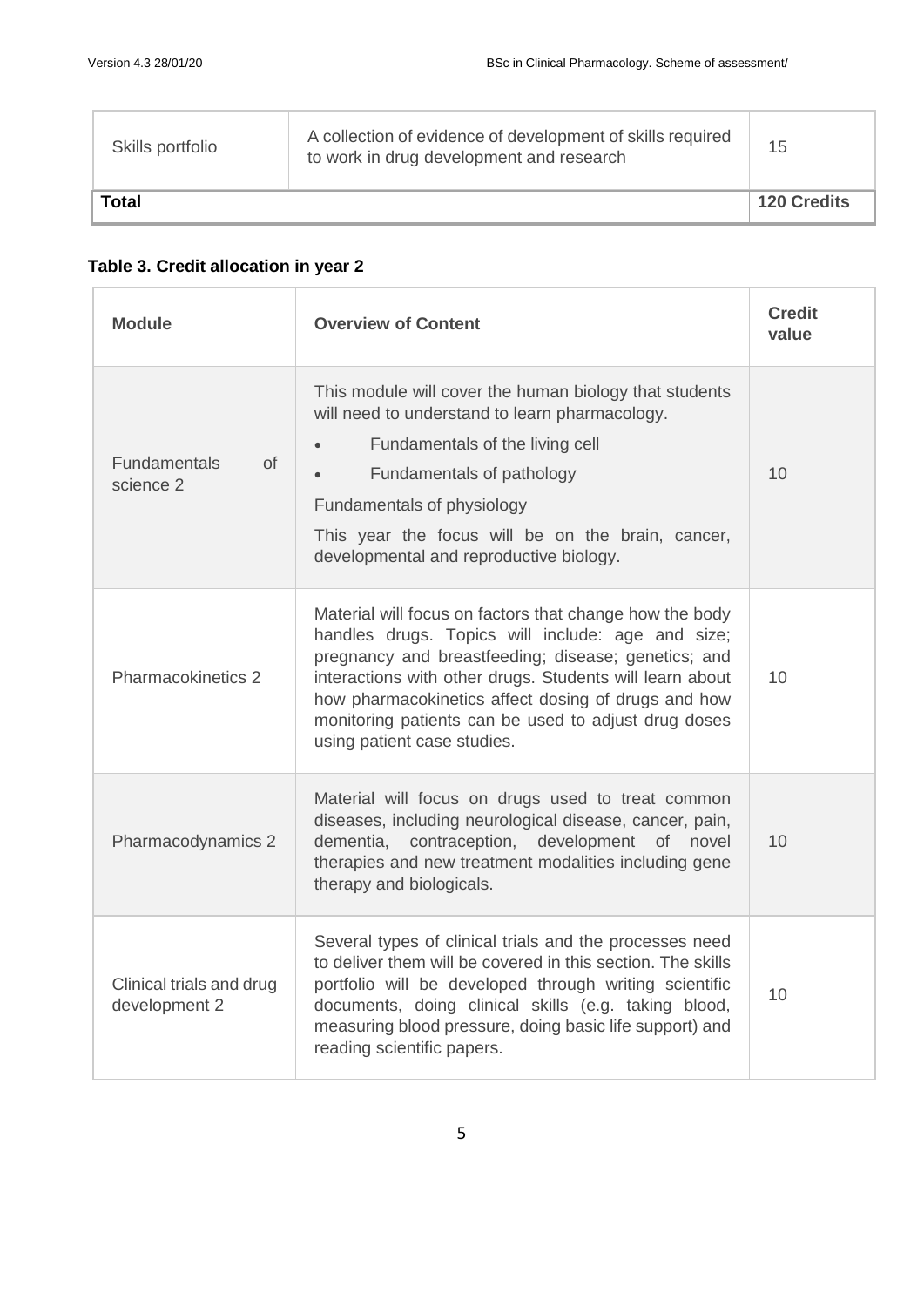| Total                                                            |                                                                                                                                                                                                                   |    |
|------------------------------------------------------------------|-------------------------------------------------------------------------------------------------------------------------------------------------------------------------------------------------------------------|----|
| Research<br>project,<br>employability<br>and<br>skills portfolio | Students will spend 6 weeks full time doing a research<br>project, which will be laboratory based or clinically-<br>focused. They will spend 5 weeks in an industrial setting<br>and complete a skills portfolio. | 60 |
| Data and statistics 2                                            | Students will develop data analysis skills and learn how<br>to interpret statistical reports in scientific papers.                                                                                                | 10 |
| Drugs in healthcare 2                                            | Students will learn about the processes required to get<br>a drug to market and how data about drugs is processed<br>and used to decide how to treat patients in healthcare                                       | 10 |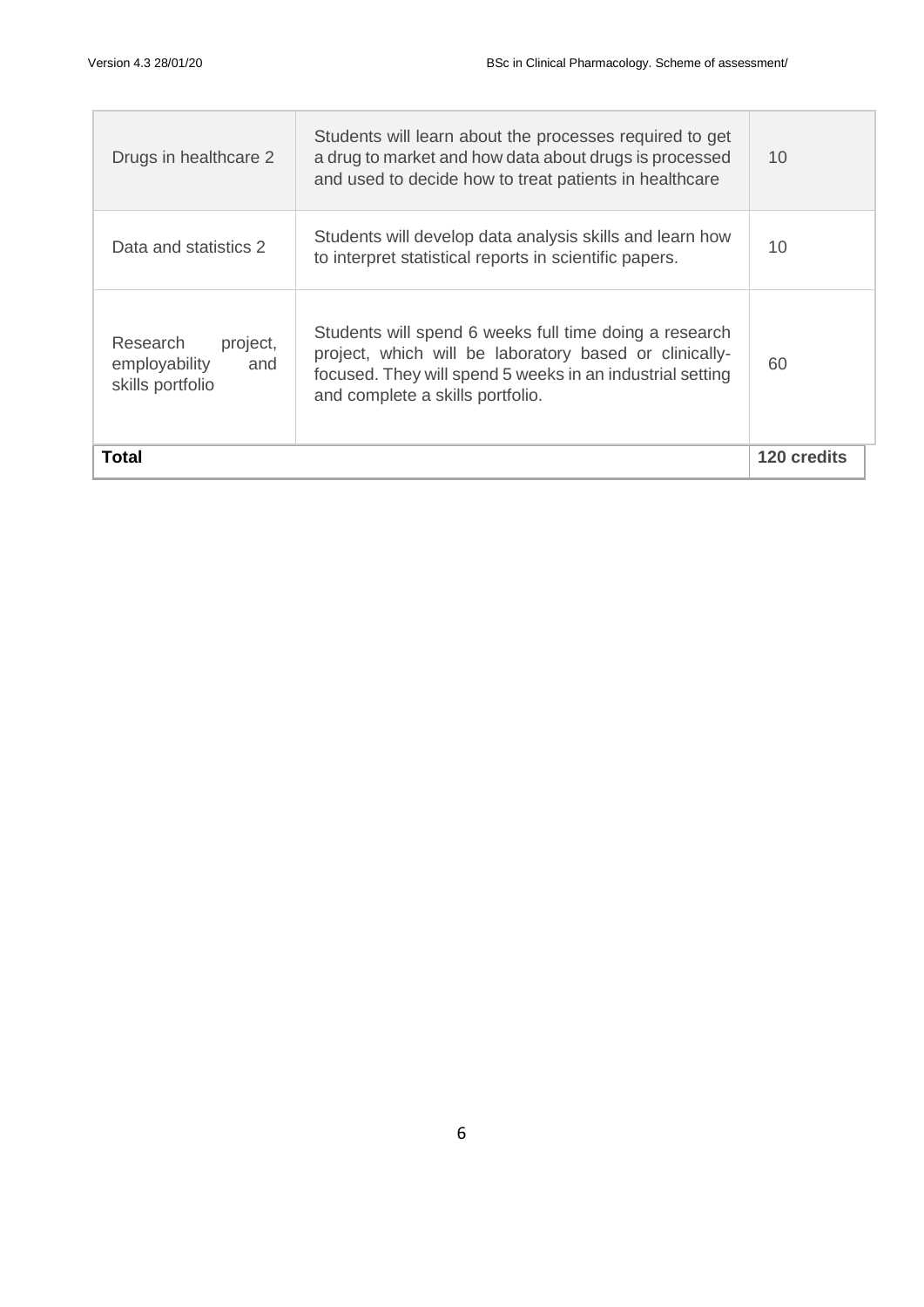| Table 4. Credit allocation in year 3-provisional content |  |  |
|----------------------------------------------------------|--|--|
|----------------------------------------------------------|--|--|

| <b>Module title</b>                                    | <b>Overview of Content</b>                                                                                                                                                                                                                                                                                                                                                                                                                                                                                                             | <b>Credit</b><br>value |  |
|--------------------------------------------------------|----------------------------------------------------------------------------------------------------------------------------------------------------------------------------------------------------------------------------------------------------------------------------------------------------------------------------------------------------------------------------------------------------------------------------------------------------------------------------------------------------------------------------------------|------------------------|--|
| <b>Compulsory</b>                                      |                                                                                                                                                                                                                                                                                                                                                                                                                                                                                                                                        |                        |  |
| Hot<br>topics<br>in<br>clinical<br>pharmacology        | This module will look at latest advances in therapeutics through the<br>lens of the clinical pharmacology modules studied in years 1 and 2                                                                                                                                                                                                                                                                                                                                                                                             | 30                     |  |
| Written<br>research<br>project                         | Students will select a research topic and use scientific literature to<br>establish what is already known on the subject. Projects may focus<br>on laboratory or clinical science as they relate to pharmacology.<br>Students should select one laboratory-focussed and one clinical-<br>focussed topics for their 2 research projects (years 2 and 3). They<br>will develop a research question or hypothesis and design a study<br>to investigate their hypothesis. They will write this up as a funding<br>proposal for assessment. | 15                     |  |
|                                                        | Two advanced clinical pharmacology modules from:                                                                                                                                                                                                                                                                                                                                                                                                                                                                                       |                        |  |
| Advanced<br>pharmacokinetics                           | Students will be taught basic computer techniques to 'model'<br>pharmacokinetic processes from human data and learn to interpret<br>these models. The module will demonstrate how these techniques<br>are used in drug development to help select dose.                                                                                                                                                                                                                                                                                | 30                     |  |
| Advanced clinical<br>trials and<br>drug<br>development | Students will develop more advanced knowledge and skills in<br>clinical trials and drug development. They will learn about novel trial<br>designs, trials using high risk drugs (e.g. for cancer), trials using<br>novel therapies (e.g. nanomedicine, gene therapy) and how drugs<br>are tested in children and pregnant women.                                                                                                                                                                                                       | 30                     |  |
| Advanced<br>drugs<br>in healthcare                     | Students will learn more about how drugs are regulated and how<br>organisations such as the national institute for healthcare<br>excellence (NICE) and the medicines and healthcare products<br>regulatory agency (MHRA) influence the use of medicines. Students<br>will learn how to pull research studies together (systematic review)<br>and interpret data from these big reviews (meta-analysis).                                                                                                                                | 30                     |  |
| One 15 credit module from:                             |                                                                                                                                                                                                                                                                                                                                                                                                                                                                                                                                        |                        |  |
| Regulatory<br>science                                  | <b>This</b><br>module<br>will<br>explore the regulations underlying<br>drug<br>development worldwide. It will develop skills in regulatory science.                                                                                                                                                                                                                                                                                                                                                                                    | 15                     |  |
| Drug targets                                           | This module will explore proteins targeted by drugs and consider<br>how genetics and disease can alter response to therapy.                                                                                                                                                                                                                                                                                                                                                                                                            | 15                     |  |
| Big data                                               | Students will learn about different types of big data and how it can<br>be exploited in the process of drug development.                                                                                                                                                                                                                                                                                                                                                                                                               | 15                     |  |
| <b>Total</b>                                           |                                                                                                                                                                                                                                                                                                                                                                                                                                                                                                                                        | 120<br><b>Credits</b>  |  |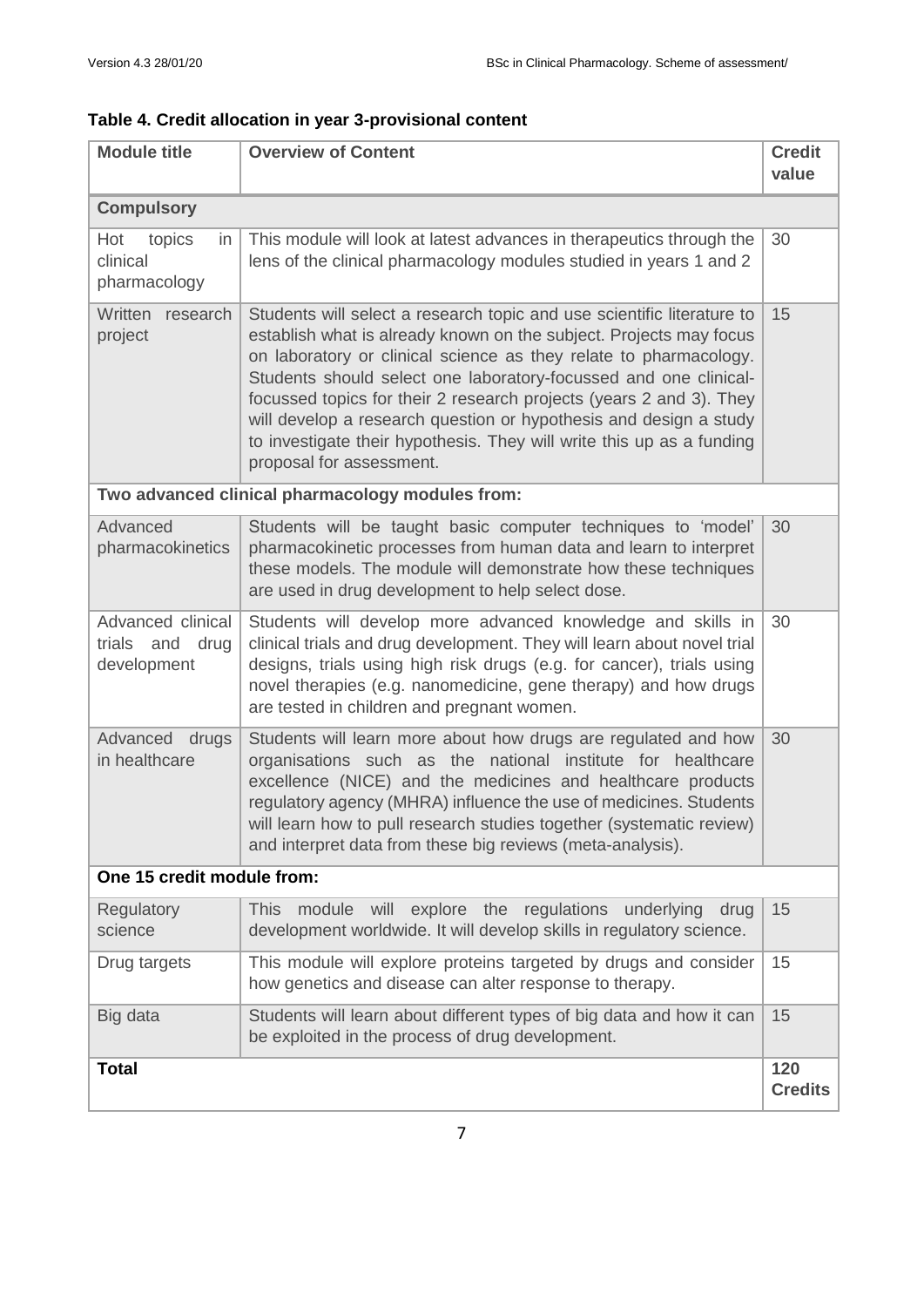# **2.2 Assessment structure**

### Year 1

Modules will be assessed by in-course assessment and by end-of-year examination. Students must achieve the combined pass mark (40%) for the in-course assessment and the end of year examinations for each module to progress to year 2.

- *In-course assessment.* Students will undertake a weekly quiz (worth between 5 and 15 marks depending on the weeks content) to test their understanding of the content taught in the previous week. The quizzes will include questions relating to the 6 modules, depending on the topics studied in the preceding week. Over the year this will be stratified to ensure appropriate weighting of testing across the modules as per allocated credits (table 2). depending on the content tested. A key feature of these quizzes will be feedback and discussion so that students can assess progress and develop a synoptic understanding. There will also be two end of term assessments of a similar format (each about 45-60 questions). In addition, there will be some ad hoc assignments such as data interpretation, writing of a patient information document and construction of a laboratory report.
- *End of year exam.* There will be two 2.5 h exam papers involving single best answer, short answer questions and extended short answer questions. The exams will be blueprinted by module in accordance with the required weighting (table 2).
- *Skills portfolio.* Students will collect evidence of skills development in an electronic portfolio. This will include evidence of skills (e.g. basic life support, laboratory skills), evidence of skills (e.g. presentations and scientific writing) and reflection on development and practice. A key feature of these a will be feedback and discussion so that students can assess progress and develop a synoptic understanding.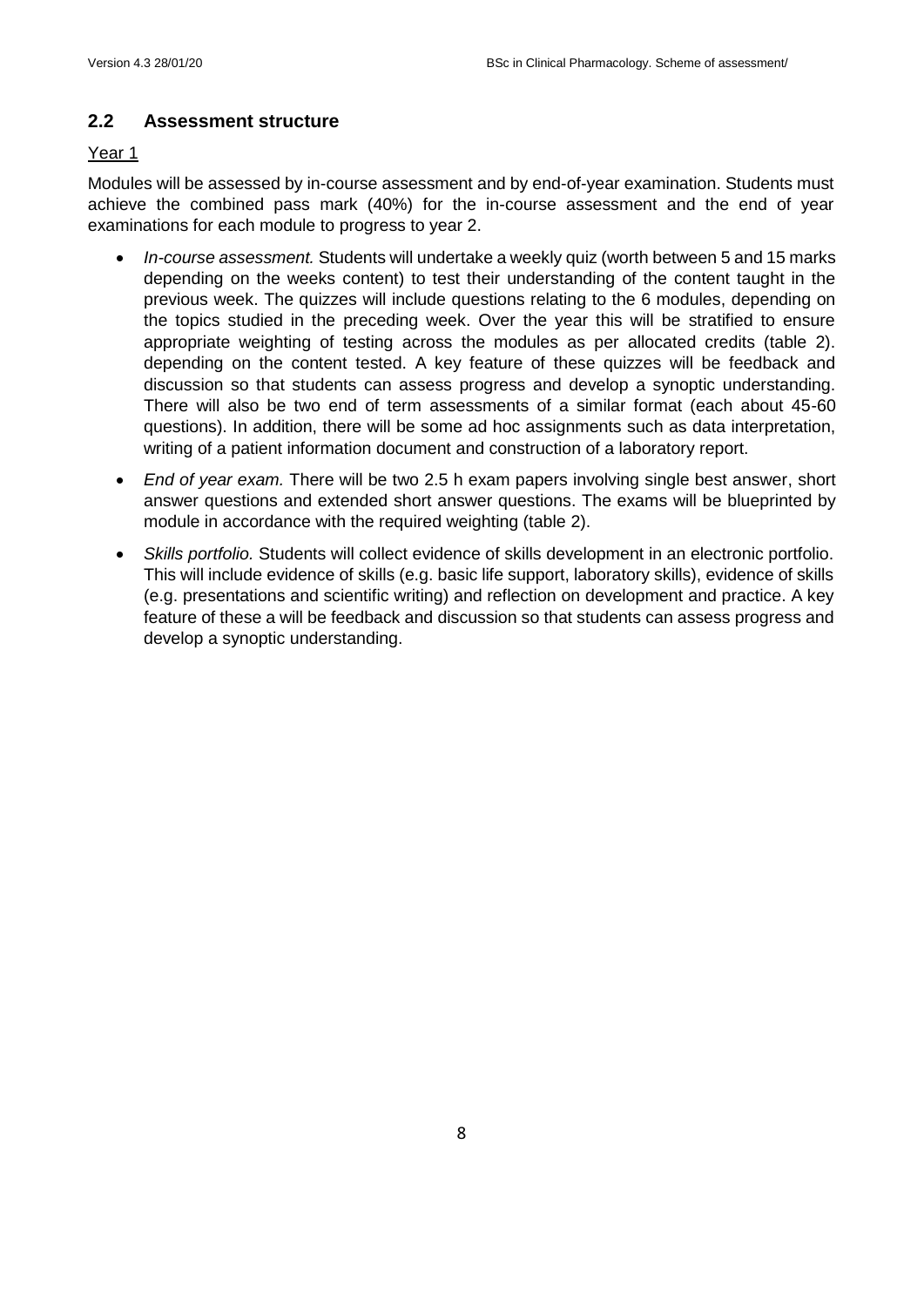### **Year 1 Portfolio requirements**

Students will complete a skills portfolio before progressing to year two. The portfolio will be comprised of laboratory and clinical skills acquisition, oral presentation, scientific writing, peer assessment and reflective practice. They will have to show their engagement with the portfolio through the entire course of the year.

Students should meet all portfolio requirements by week 28 so that their eligibility to enter the end of year examinations (which are in week 31) can be assessed

A student who fails to meet the skills portfolio requirements for year 1 by week 28 may be required to undertake further assessments or remedial assignments to fulfil requirements before resubmitting the portfolio.

• Remediation will occur during the revision period (week 29), with resubmission of the portfolio by the beginning of week 30 to allow the student to enter the end of year 1 exams in week 31

Students who fail this reassessment will be eligible to be considered for a discretionary third and final attempt. This may occur in one of the following periods:

- Outside the scheduled term dates for the programme, with portfolio resubmission 1 week before the year 1 resit examinations to allow the student to enter the resit exams for year 1
- In the following academic year after a period of further study, reflection and assessment by week 28 of that year, to allow the student to enter the end of year 1 exams in that year

Resits will be timed in the summer to allow sufficient time for remediation and revision and followed by a separate exam board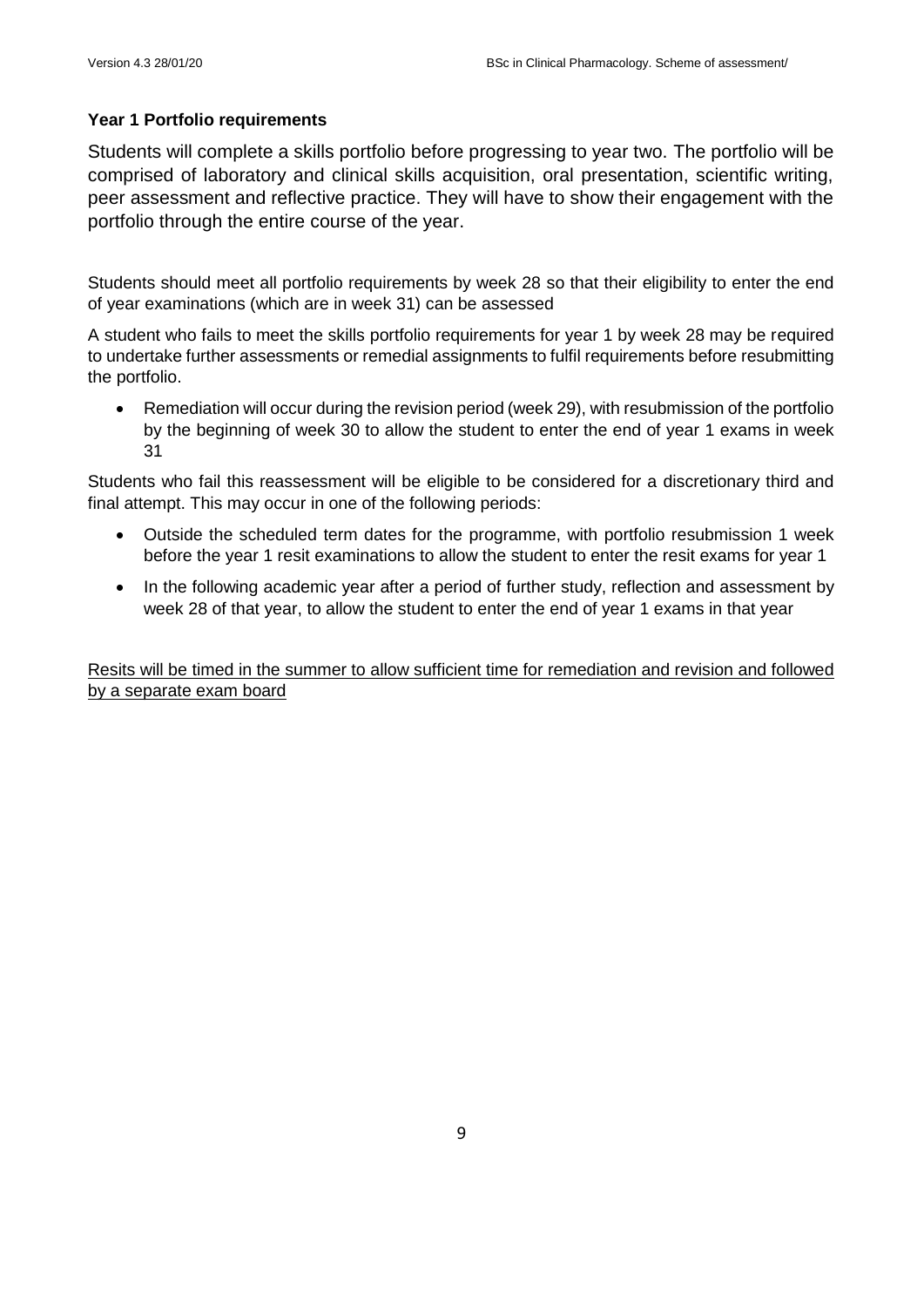# Year<sub>2</sub>

Modules will be assessed by in-course assessment and by an examination that follows semester 3. Students must exceed the combined pass mark (40%) for the in-course assessment and the end of year examinations for each module to progress to year 3. Year 2 will contribute 30% of the marks towards the degree classification; half of these (15%) will be from the module in course assessment and examination, the other half (15%) will be from the research project.

- *In course assessment.* In semester 3, students will undertake a fortnightly quiz to test their understanding of the content taught in the previous weeks plus an end of term assessment. The quizzes will include questions relating to the 6 modules, depending on the topics studied in the preceding week. Over the year this will be stratified to ensure appropriate weighting of testing across the modules as per allocated credits (table 3). A key feature of these quizzes will be feedback and discussion so that students can assess progress and develop a synoptic understanding.
- *Year 2 exam.* The course material learnt by the end of semester 3 will be assessed by synoptic written exams. There will be two 2.5 h exam papers involving single best answer and short answer questions. The exam will be blueprinted by module in accordance with the required weighting for year 2 (table 3).
- *Practical research project*. Students will do this in semester 4. They will be assessed on: production of a research proposal that outlines the background to the study, techniques to be employed and statistics (10% of project mark); project write up as a short report in the style of a British Journal of Pharmacology/Clinical Pharmacology research paper (40% of project mark); and an oral presentation following and marked by a strict rubric provided by staff (50% of project mark).
- *Industrial placement.* Students will spend 5 weeks in an industrial setting. They will write a 500 word maximum reflective piece and give a short presentation about their experience. There are no marks associated with the industrial placement but satisfactory production of the two pieces are requirements of the skills portfolio.
- *Skills portfolio.* Students will collect evidence of skills development in an electronic portfolio. This will include evidence of skills (e.g. basic life support, laboratory skills), communication ability (e.g. presentations and scientific writing) and reflection on their industrial placement. Completion of the skills portfolio carries no marks but is a requirement of progression to year 3.

Students should meet all year 2 portfolio requirements by week 26 so that their eligibility to progress to year 3 can be assessed before the year 2 exam board

A student who fails to meet the skills portfolio requirements for year 2 by week 26 may be required to undertake further assessments or remedial assignments to fulfil requirements before resubmitting the portfolio.

• Remediation will occur during weeks 26 and 27, with resubmission of the portfolio by the beginning of week 28 to allow the student to be considered for progression to year 3 in the exam board.

Students who fail this reassessment will be eligible to be considered for a discretionary third and final attempt. This may occur in one of the following periods: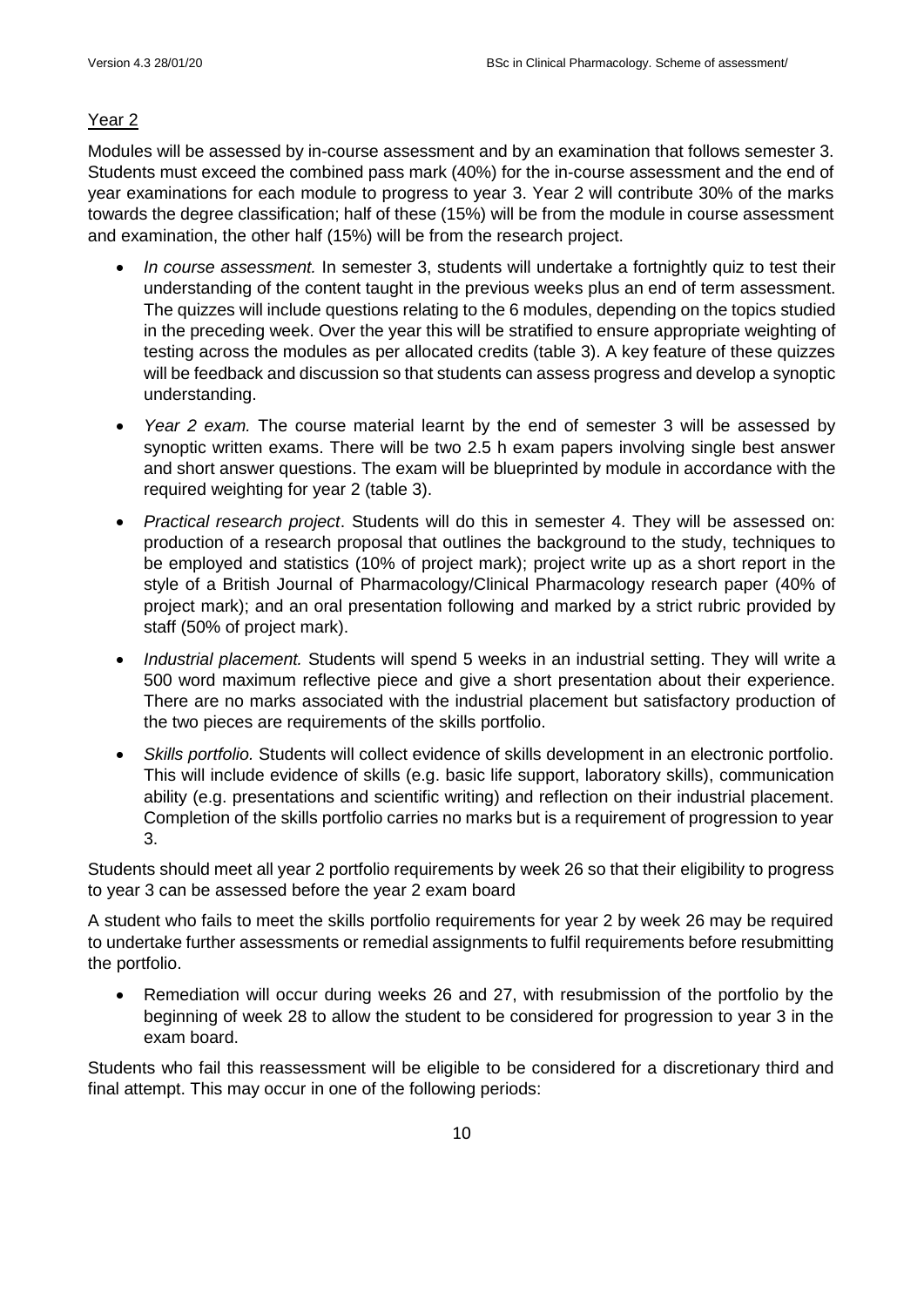- Outside the scheduled term dates for the programme, with portfolio resubmission 1 week before the year 2 resit examinations
- In the following academic year after a period of further study, reflection and assessment by week 26 of that year, to allow the student to be considered for progression to year 3 in that year 2 exam board

Resits will be timed in the summer to allow sufficient time for remediation and revision and followed by a separate exam board

## Year 3

- Satisfactory completion of the skills portfolio will be a requirement for entry to year 3 summative exams. Year 3 portfolio requirements will be published at the beginning of year 3
- Each module will be assessed using a combination of in-course assessment and end of year exams and contribute marks in proportion to their credit allocation (table 4)
- A written literature research project will be marked by written report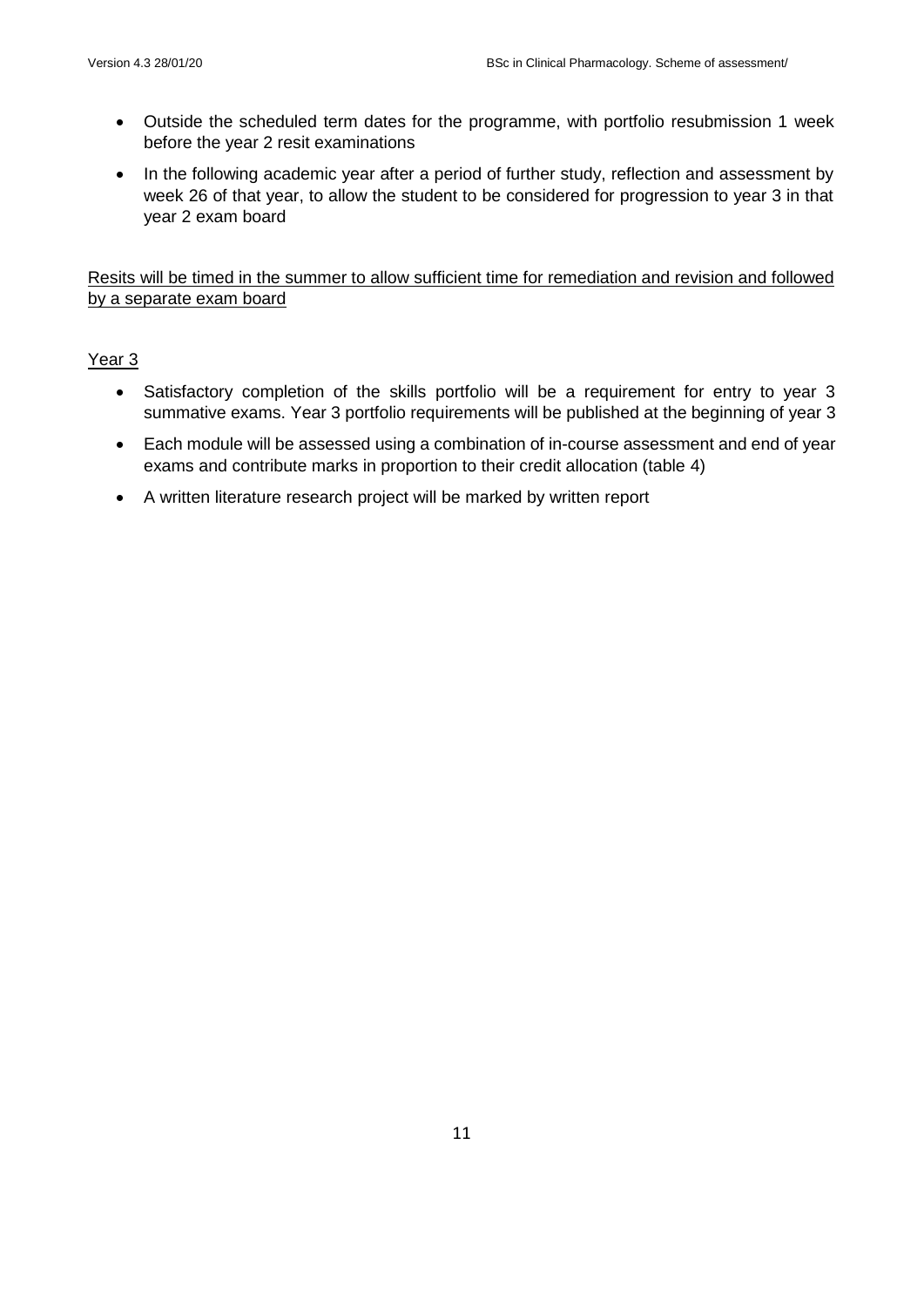# **3. Assessment process**

# **3.1 Instruction to Markers**

# **3.1.1 Marking of assessments**

Each component of the examination (i.e. each question of the written paper, in-course assessment, project report and viva) should be marked on a percentage scale. The table below is a generic description of the criteria used in marking written assignments within examinations and in-course assessments. Specific criteria descriptions for marking reports, vivas and in-course assessment of research projects will be provided separately and made available to students.

| Mark (%)  | <b>Degree</b><br><b>Equivalen</b> | Notes to examiners marking individual pieces of work                                                                                                                                                                                                                                          |
|-----------|-----------------------------------|-----------------------------------------------------------------------------------------------------------------------------------------------------------------------------------------------------------------------------------------------------------------------------------------------|
| 90-100    | 1 <sup>st</sup>                   | Well organised and well-expressed answer which is outstanding<br>in all criteria. Demonstrates clear understanding, evidence of<br>independent study and critical evaluation. Covers all aspects of<br>the subject that could reasonably be expected, accurately and in<br>sufficient detail. |
| 80-89     | 1 <sup>st</sup>                   | Well organised and well expressed answer which shows<br>excellent understanding, evidence of independent study and<br>critical evaluation. Covers all aspects of the subject that could<br>reasonably be expected, accurately and in sufficient detail.                                       |
| 70-79     | 1 <sup>st</sup>                   | Well organised and well expressed answer which shows very<br>good understanding, and evidence of independent study or<br>critical evaluation. Covers all major aspects of the subject that<br>could reasonably be expected, accurately and in sufficient detail.                              |
| $60 - 69$ | 2i                                | Generally well organised and well expressed answer which shows<br>good understanding. Covers all, or almost all, major aspects of<br>the subject accurately and in sufficient detail.                                                                                                         |
| 50-59     | 2ii                               | Broadly accurate answer covering most of the major aspects of<br>the subject. Lacks some details or contains some errors or is not<br>sufficiently well constructed or argued for a 2i.                                                                                                       |
| 40-49     | 3 <sup>rd</sup>                   | Incomplete coverage of the subject. Important errors or<br>omissions, or poor presentation.                                                                                                                                                                                                   |
| 35-39     | <b>Borderline</b><br>fail         | Very limited answer. Small amount of correct relevant material<br>presented adequately, or more relevant points but presented<br>poorly.                                                                                                                                                      |

### **Table 5. Generic marking descriptors**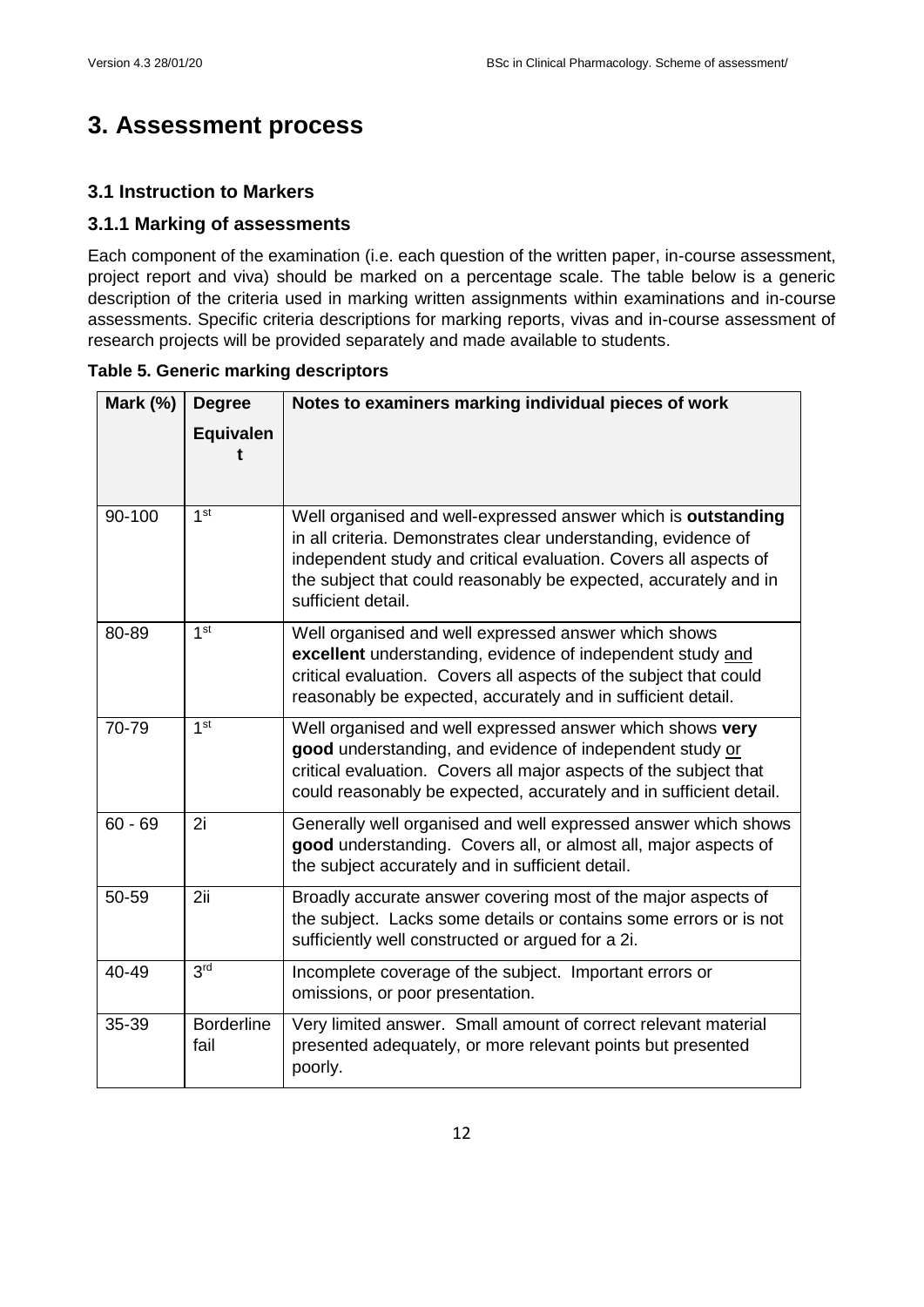| 21-34    | Fail | Very poor attempt to answer the question, or insufficient correct<br>material, or very poor expression of material. The higher marks in<br>the range should reflect either more relevant points or better<br>presentation. |
|----------|------|----------------------------------------------------------------------------------------------------------------------------------------------------------------------------------------------------------------------------|
| $0 - 20$ | Fail | No, or almost no, relevant material. If no answer or totally<br>irrelevant, give 0; if one or two points related in any way to the<br>question, give up to 10; if one or two relevant points, give 10-20.                  |

### **3.1.2 Late submission of in-course work** (without prior agreed special arrangement)

- a. For written assignments, students who fail to submit coursework assessments by the submission deadline without an agreed extension will incur the following penalties:
	- Work submitted within one day of the original submission deadline will be accepted for marking but the marks awarded will be capped at 40%.
	- Work submitted after the one day period without an agreed extension, or students who do not submit any work will receive a mark of 0 for that attempt.
- b. For research project reports submitted late, 5% of the total marks available will be deducted for each day (or part of 24 hours) that the deadline is exceeded up to a maximum of 25% per week; there is no limit to this penalty and the mark remaining may reach zero. This deduction will normally be carried out by the Chair of the Board at the time of final assembly of marks.
- c. Where a penalty has been applied to an assessment mark due to late submission or nonsubmission, the calculation of the final overall year mark will use these adjusted marks.
- d. Where satisfactory completion of the skills portfolio is a requirement for entry into examinations, failure to do this by the deadline will result in deferral of entry for the student to the next available examination period.

## **3.1.3 Objectivity**

- For written work submitted for in-course assessment and examinations candidates shall be given a candidate number for anonymity during marking
- Written work where an objective scheme for the award of marks is pre-determined (e.g. short answer questions) shall be marked by one internal examiner or assessor
- Other written assessments shall be marked in detail by one internal examiner or assessor, with a second internal examiner or assessor having at least an overview of the work
- The research project dissertation and research project presentations should be double marked independently.
- Where the two marks for a candidate diverge significantly, the two examiners will discuss and agree a mark. Where agreement between the two examiners cannot be reached, this shall be referred to the Chief Examiner who shall allocate the final mark.
- Assessments will be marked on a percentage scale with the exception of the skills portfolio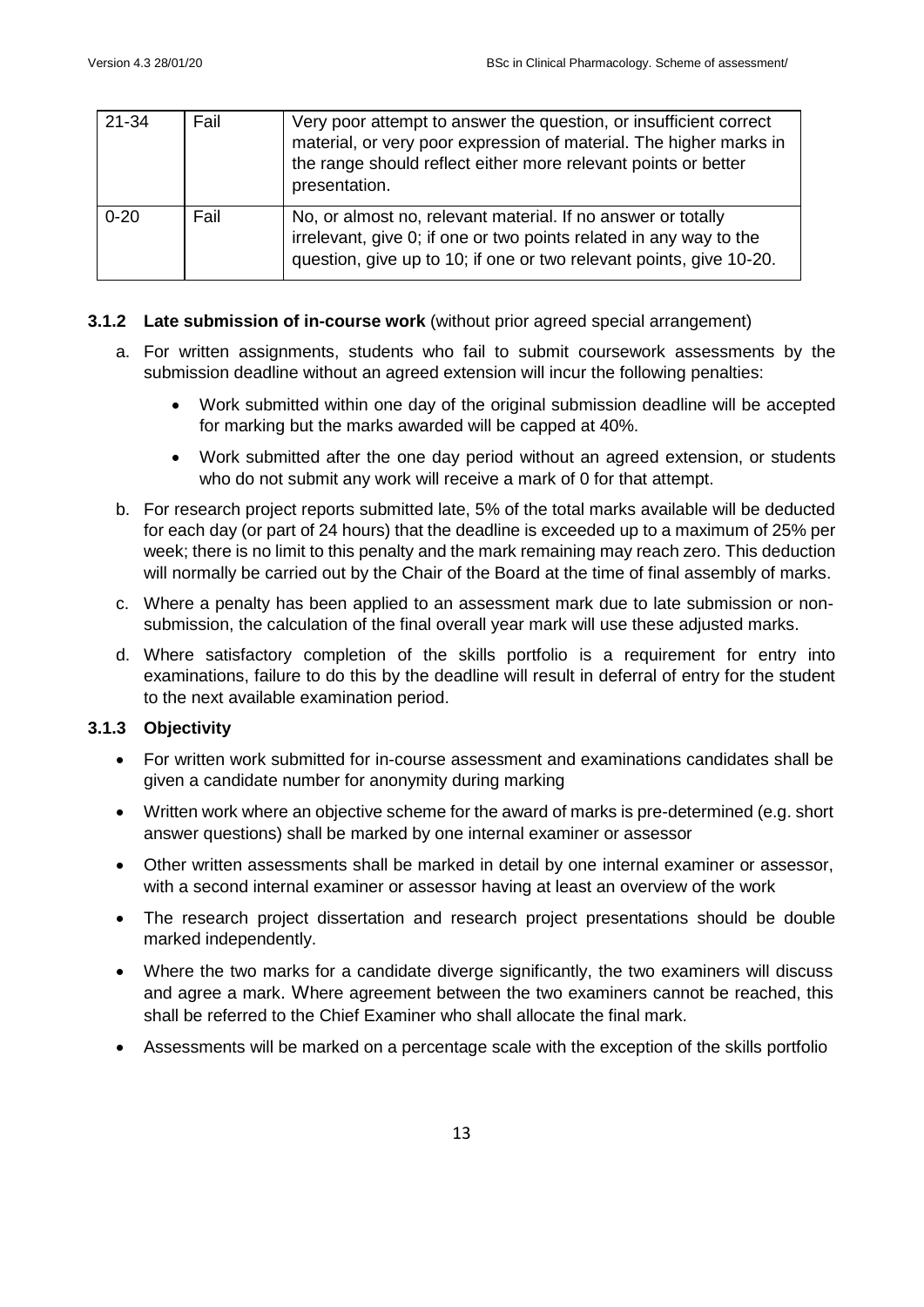### **3.2. Instructions to Module Examiners**

When the marks for all components of the assessments for each course module are available, the internal examiner concerned should aggregate them, using the weighting for each component already approved by the School and University if relevant and shown on each mark sheet. All marks for all components should be on the above scale and calculations throughout should be rounded up  $(>0.5)$  or down  $(<0.5)$  to the nearest whole number. Completed marksheets should then be sent to the Chair of the Board of Examiners.

### **3.3 Instructions to Board of Examiners**

### **3.3.1 Progression (see table 1)**

- Year 1 students must pass EVERY module at 40 % (in course assessment contributes 50% and end of year examinations contribute 50% to module marks) to progress to year 2.
	- For each module, students must achieve at least 35% in both the in-course assessment and the end of year exam
- Year 2 students must pass each module at 40% (in course assessment contributes 50% and end of year examinations contribute 50% to module marks) and complete year 2 portfolio requirements to progress to year 3.
	- For each module, students must achieve at least 35% in both the in-course assessment and the end of year exam

### **Overall class of Honours**

To be awarded the Degree, a candidate must achieve a final weighted average mark of 40 or more from modules totalling 120 credits, all at the final year honours degree level.

| <b>Final Weighted</b><br>Average | <b>Class of</b><br><b>Honours</b> |
|----------------------------------|-----------------------------------|
| 70-100                           | 1st                               |
| 60-69                            | 2i                                |
| 50-59                            | 2ii                               |
| 40-49                            | 3rd                               |
| $0 - 39$                         | Fail                              |

Candidates shall normally stay in the class indicated by their final weighted average. They can only be moved up if they fall into the borderline category defined below.

Definition of borderline category: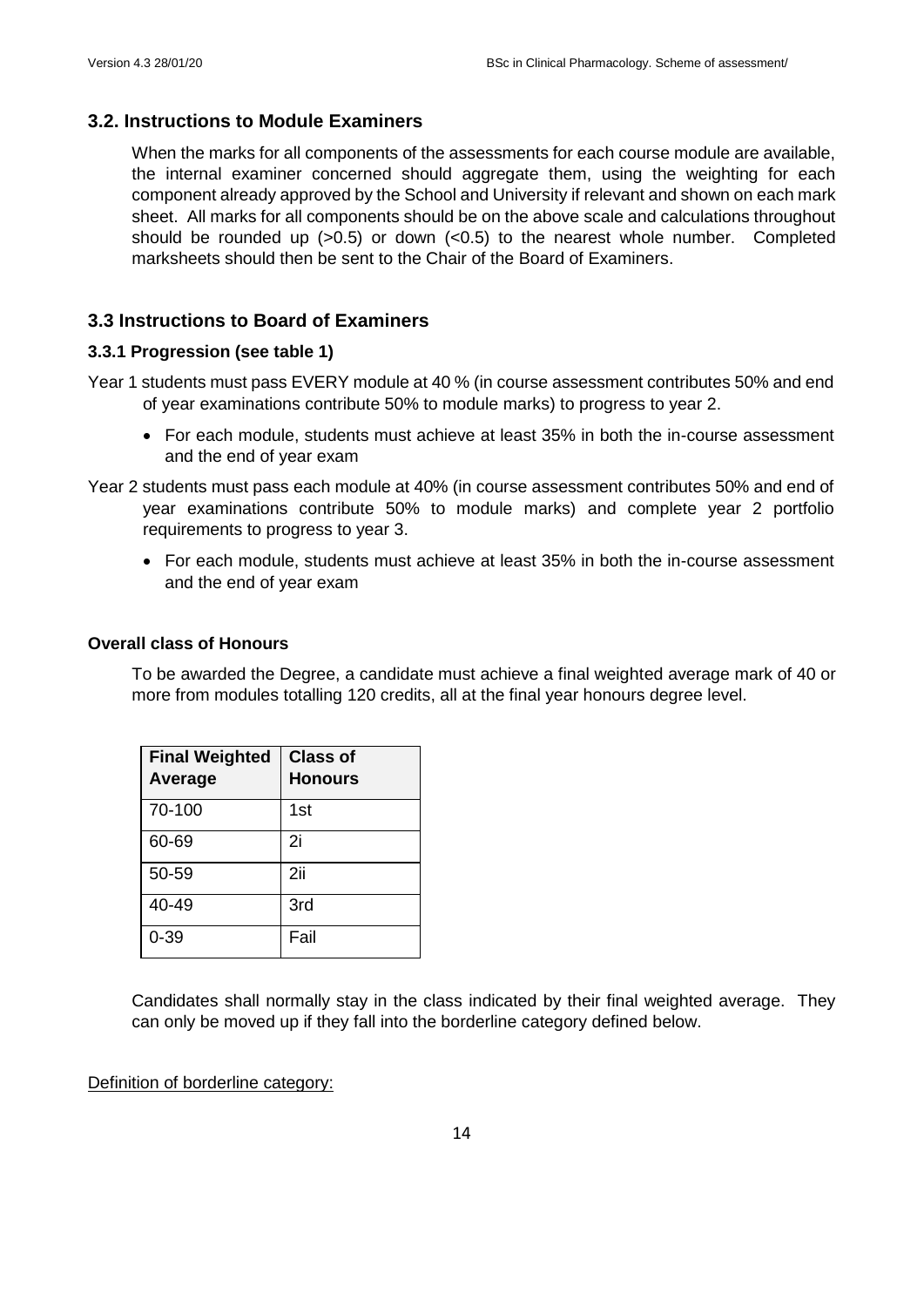### **Criteria for automatic promotion of degree classification**

Students who achieve BOTH of the following two requirements will automatically be promoted to the next highest degree classification. Students will be identified by the Chair of the Board of Examiners and approved by the exam board.

| <b>Boundary</b> | <b>Final Weighted</b><br>Average | <b>Final Year modules</b><br>totalling at least 60 credits<br>with the following marks: |
|-----------------|----------------------------------|-----------------------------------------------------------------------------------------|
| 1st/2i          | 69                               | $\geq 69$                                                                               |
| 2i/2ii          | 59                               | $\geq 59$                                                                               |
| 2ii/3rd         | 49                               | > 49                                                                                    |

### **Degree title**

The degree title is BSc (Hons) Clinical Pharmacology

#### **3.3.2 Reassessment**

4 A student will, as of right**,** be permitted one re-entry/resubmission for all failed examinations or assessment components.

Year 1 and 2 examinations

• A student who fails to achieve the pass mark of 40% for a module will be required to take a resit examination for that module involving single best answer and short answer questions. Students who fail more than one module will be required to resit examinations in all modules failed, which may be combined in one or more sittings depending on the number of modules failed. There is not a separate resit for in-course and examinations. The mark for any module following the resit assignment will be capped at 40%.

Resit examinations will be scheduled after semester 2 for year 1 students and after semester 4 for year 2 students.

A year ONE student who defers an exam

A student who fails at re-assessment(s) will be eligible to be considered for a discretionary third and final attempt at failed assessments, in accordance with the *Procedure for consideration for a final discretionary attempt at an assessment*, as approved by Senate. Under this procedure, Boards of Examiners will have the authority to approve a discretionary third attempt if a candidate meets programme-specific fast-track criteria. For candidates who do not satisfy the programme-specific fast-track criteria, a Discretionary Panel of Senate will consider the student's application for a discretionary third attempt

4.4 To be considered for a discretionary, third attempt at Year 1 or Year 2 assessments by the fasttrack process, the student must satisfy BOTH criteria shown below: